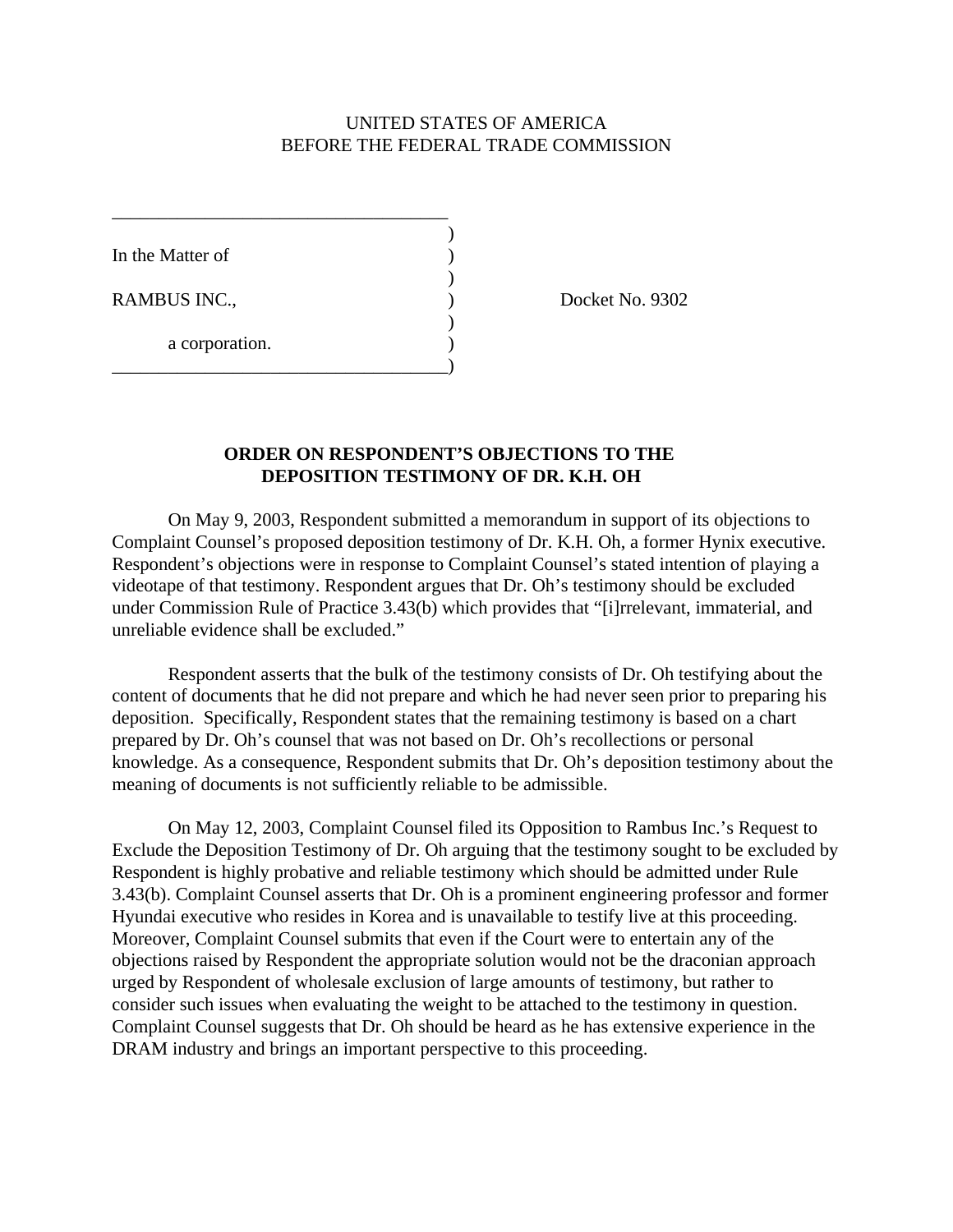Specifically, Complaint Counsel asserts that Respondent's objections are limited to specific questions and answers and do not encompass Dr. Oh's entire testimony; that substantial portions of Dr. Oh's testimony are unrelated to Respondent's objections; that Dr. Oh's testimony is reliable because he answered questions based on his own general knowledge, stemming from years of experience in the DRAM industry; that Dr. Oh was very knowledgeable about the documents used in his deposition; and that the chart Dr. Oh used to refresh his recollection was compiled from other documents produced by Hyundai and was utilized in only a few questions. Finally, Complaint Counsel argues that the Court should overrule Respondent's objections regarding leading questions as such are appropriate to help structure the testimony of a foreign witness.

At the direction of the Court, on May 14, 2003, Respondent filed a Supplemental Memorandum in Support of its Objections which included various attachments containing specific line and page objections to the testimony of Dr. Oh.

Attachment A to Respondent's supplemental memorandum lists the designated deposition excerpts to which Respondent will not object should Complaint Counsel make a sufficient showing of Dr. Oh's unavailability. Attachment B lists all the designated deposition excerpts to which Respondent objects on the grounds that Dr. Oh was neither the author nor a recipient of the document that is the subject of the testimony in question and had, in fact, not seen the document prior to preparing for his deposition. Attachment C lists all deposition excerpts designated by Complaint Counsel to which Respondent objects on the grounds that Dr. Oh did not recall the timing of Hyundai products but relied on a timeline prepared by his counsel. Attachment D lists all deposition excerpts designated by Complaint Counsel to which Respondent objects on other grounds.

Complaint Counsel filed a response to Respondent's supplemental memorandum on June 2, 2003, asserting that Respondent has failed to sustain its burden of showing that the testimony of Dr. No is irrelevant, immaterial or unreliable, such that it should be excluded entirely from the record pursuant to Section 3.43(b)(1) of the Commission's Rules of Practice.

#### **DISCUSSION**

The fundamental standard for admissibility of evidence in FTC administrative proceedings is set forth in Rule of Practice 3.43(b)(1), which provides: "[r]elevant, material, and reliable evidence shall be admitted. Irrelevant, immaterial, and unreliable evidence shall be excluded ." To determine whether evidence is reliable, the Court must look to the Federal Rules of Evidence, particularly Rules 801(c) and 802 which provides that hearsay is not admissible unless it meets one of the well-established hearsay exceptions contained in Rule 803.

Rule 701 of the Federal Rules of Evidence further provides that a witness' testimony in the form of opinions or inferences is limited to those opinions or inferences which are (a) rationally based on the perception of the witness, (b) helpful to a clear understanding of the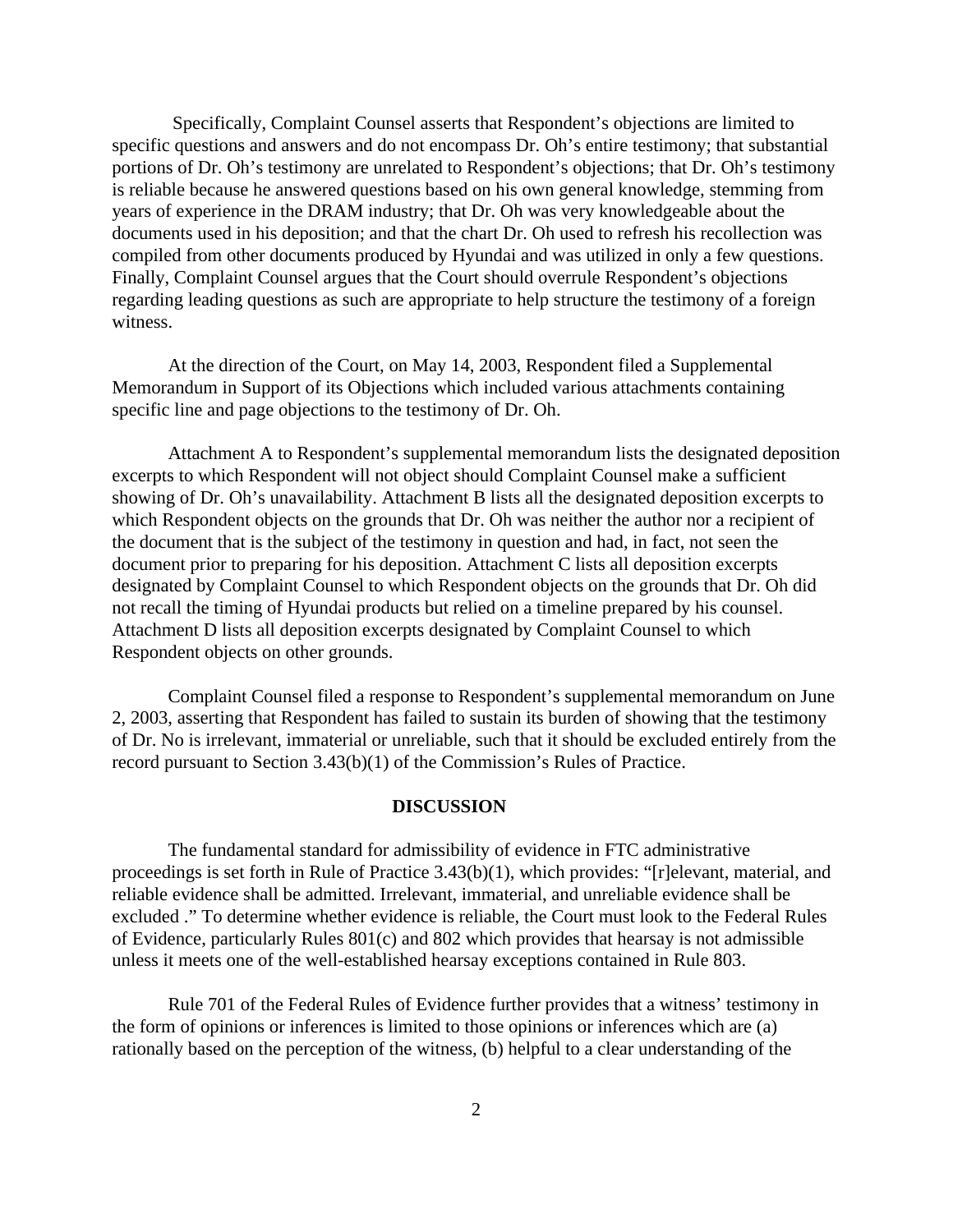witness' testimony or the determination of a fact in issue, and (c) not based on scientific, technical, or other specialized knowledge within the scope of Rule 702". The 2000 Amendments provide that Rule 701 has been amended to eliminate the risk that the reliability requirements set forth in Rule 702 will be evaded through the simple expedient of "proffering an expert in lay witness clothing". The amendment does not distinguish between expert and lay *witnesses,* but rather between expert and lay *testimony.* 

Rule 602 further states that a witness may not testify to a matter unless evidence is introduced sufficient to support a finding that a witness has personal knowledge of the matter. Evidence to prove personal knowledge may, but need not, consist of the witness' own testimony. Based on these standards, the Court will address the specific objections to the designations at issue as set forth by Respondent as follows:

| Page and Line  | <b>Respondent's Objection</b>                           | <b>Ruling</b>    |
|----------------|---------------------------------------------------------|------------------|
| 39:13-21       | <b>Lack of Foundation</b>                               | <b>Overruled</b> |
| 41:9-43:15     | (Had Not Seen Document)                                 | <b>Sustained</b> |
| 45:4-46:4      | <b>Irrelevant</b>                                       | <b>Overruled</b> |
| 47:11-48:20    | [Exhibit 2]                                             | <b>Overruled</b> |
| 51:4-52-5      |                                                         | <b>Sustained</b> |
| 53:10-54:13    |                                                         | <b>Overruled</b> |
| 55:2-56:14     |                                                         | <b>Overruled</b> |
| 125:3-5, 17-24 | <b>Lack of Foundation</b>                               | <b>Overruled</b> |
| 127:3-129:9    | (Had Not Seen Document)                                 | Overruled        |
| 131:3-135:4    | [Exhibit 7] Admitted into<br><b>Evidence as CX 2294</b> | <b>Sustained</b> |
| 135:23-136:8   |                                                         | <b>Overruled</b> |
| 136:20-138:4   |                                                         | <b>Overruled</b> |
| 138:22-139:16  |                                                         | <b>Sustained</b> |
| 140:2-141:22   |                                                         | <b>Overruled</b> |
| 142:5-143:4    |                                                         | <b>Overruled</b> |
| 144:7-147:2    |                                                         | <b>Sustained</b> |
| 148:25-149:1   | <b>Lack of Foundation</b>                               | <b>Overruled</b> |
| 149:19-150:24  | (Had Not Seen Document)                                 | <b>Overruled</b> |
| 150:25-152:24  | [Exhibit 8]                                             | <b>Sustained</b> |
| 154:10-155:5   | <b>Admitted Into Evidence</b><br>as CX 2287             | <b>Overruled</b> |
| 157:11-159:13  |                                                         | <b>Overruled</b> |
| 159:23-160:13  |                                                         | <b>Overruled</b> |

### **Attachment B**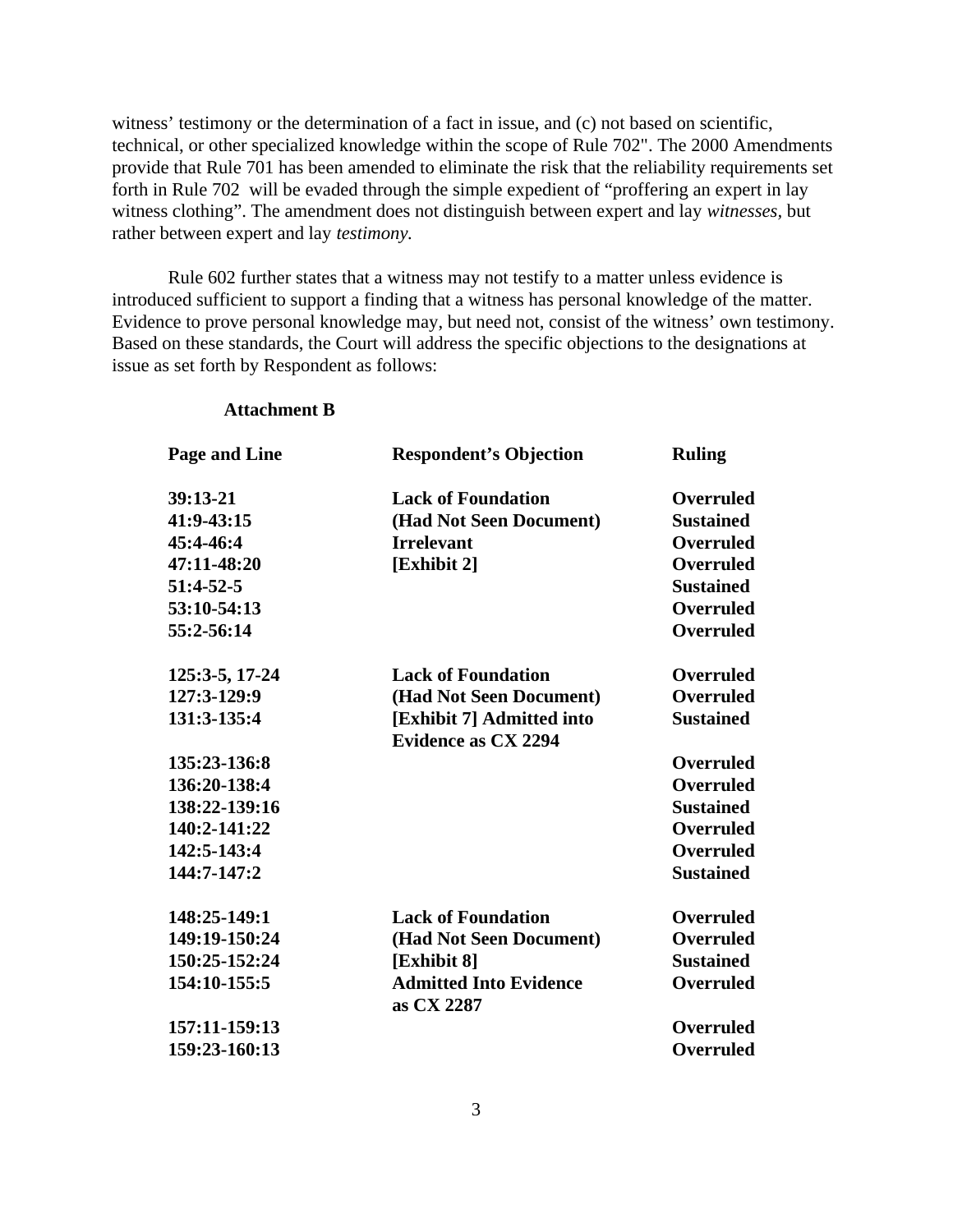| 160:14-160:25                                                             |                                                                                                                                 | <b>Sustained</b>                                                                                 |
|---------------------------------------------------------------------------|---------------------------------------------------------------------------------------------------------------------------------|--------------------------------------------------------------------------------------------------|
| $161:1-4$<br>161:17-22<br>$163:7-18$<br>165:11-167:7                      | <b>Lack of Foundation</b><br>(Had Not Seen Document)<br>[Exhibit 9]<br><b>Admitted into Evidence as</b><br><b>CX 2263</b>       | <b>Sustained</b><br><b>Sustained</b><br><b>Sustained</b><br><b>Sustained</b>                     |
| 170:5-17<br>172:15-173:7<br>173:8-173:23<br>174:3-176:25<br>177:20-178:13 | <b>Lack of Foundation</b><br>(Had Not Seen Document)<br>[Exhibit 10]<br><b>Admitted Into Evidence as</b><br><b>CX 2264</b>      | <b>Sustained</b><br><b>Sustained</b><br><b>Overruled</b><br><b>Sustained</b><br><b>Sustained</b> |
| 183:21-24<br>184:13-190:12                                                | <b>Lack of Foundation</b><br>(Had Not Seen Document)<br>[Exhibit 12]<br><b>Admitted Into Evidence as</b><br><b>CX 2303</b>      | <b>Overruled</b><br><b>Sustained</b>                                                             |
| 198:20-23<br>203:21-205:1                                                 | <b>Lack of Foundation</b><br>(Had Not Seen Document)<br>[Exhibit 13]<br><b>Admitted Into Evidence as</b><br><b>CX 2306</b>      | <b>Overruled</b><br><b>Overruled</b>                                                             |
| 211:5-17<br>211:25-215:2<br>215:11-221:15<br>222:17-226:25                | <b>Lack of Foundation</b><br>(Had Not Seen Document)<br>[Exhibit 14]<br><b>Admitted Into Evidence As</b><br><b>CX 2334</b>      | <b>Overruled</b><br><b>Sustained</b><br><b>Sustained</b><br><b>Sustained</b>                     |
| <b>Attachment C</b>                                                       |                                                                                                                                 |                                                                                                  |
| $37:9-39:1$                                                               | <b>Witness Consulted Timeline</b><br><b>Prepared By Counsel. No</b><br><b>Foundation With Work Of</b><br><b>Other Companies</b> | <b>Sustained</b>                                                                                 |
| 343:1-23                                                                  | <b>Witness Consulted Timeline</b><br><b>Prepared By Counsel. No</b>                                                             | <b>Sustained</b>                                                                                 |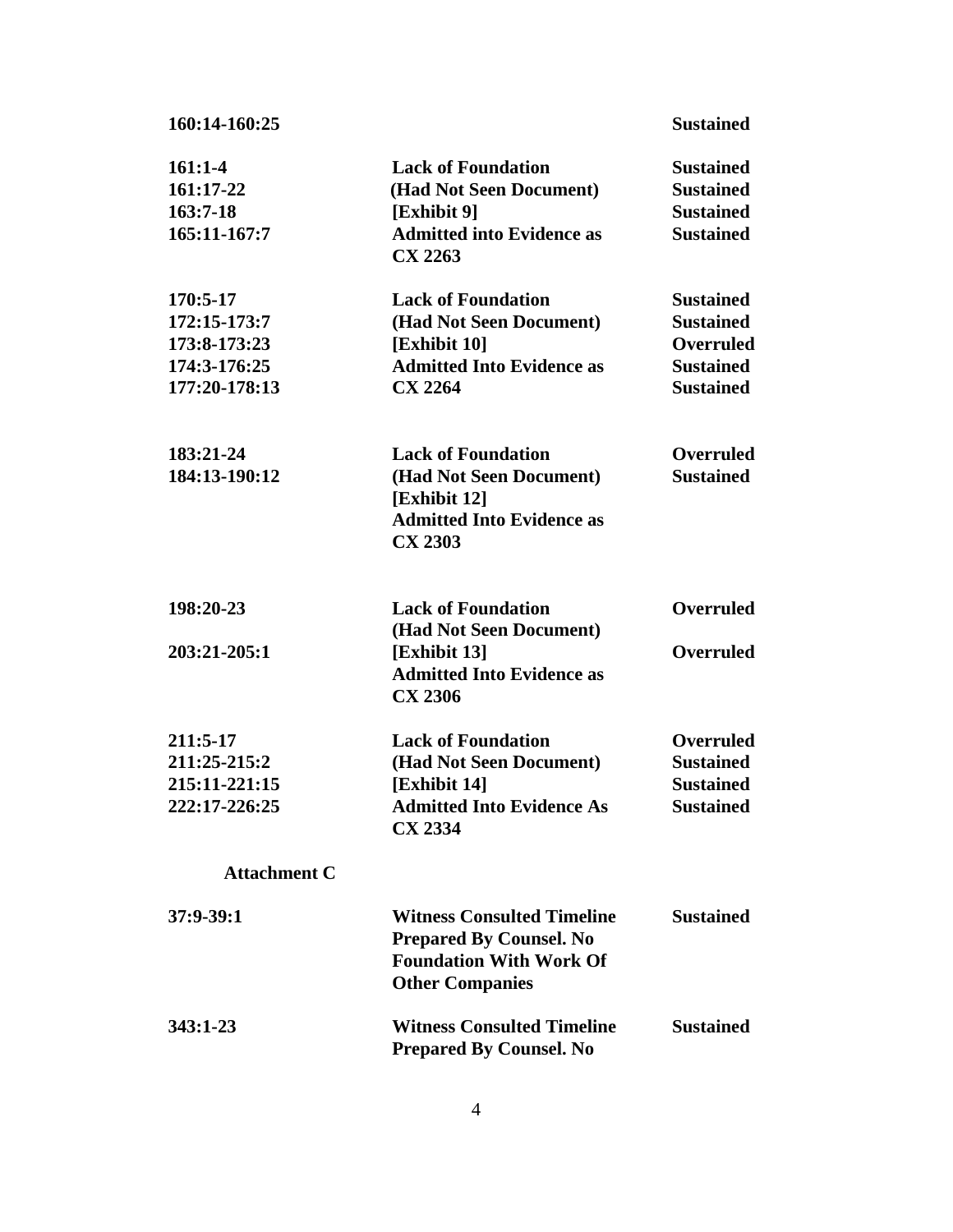# **Foundation For Testimony About JEDEC Standardization of DDR SDRAM**

## **Attachment D**

| 29:7-31:7     | <b>No Foundation of Knowledge of</b><br><b>JEDEC</b> Practices or Beliefs of<br><b>Segments of Computer Industry</b><br><b>Other than Memory Manufacturers</b> | <b>Overruled</b> |
|---------------|----------------------------------------------------------------------------------------------------------------------------------------------------------------|------------------|
| 56:15-57:2    | <b>Non-responsive</b>                                                                                                                                          | <b>Sustained</b> |
| $57:3-13$     | <b>Leading and Irrelevant in Light</b><br>of Later Testimony                                                                                                   | <b>Sustained</b> |
| 58:8-59:7     | <b>No Foundation For Testimony</b>                                                                                                                             | <b>Overruled</b> |
| 60:14-61:22   | <b>About SyncLink</b>                                                                                                                                          | <b>Overruled</b> |
| $69:2-10$     | <b>No Foundation in Light of</b><br><b>Later Testimony</b>                                                                                                     | <b>Overruled</b> |
| 70:11-73:2    | <b>Testimony as to Exhibit 3 is</b>                                                                                                                            | <b>Overruled</b> |
| $74:1-3$      | <b>Hearsay and Without Foundation;</b>                                                                                                                         |                  |
| 75:4-77:7     | <b>No Foundation as to License</b><br><b>Negotiations With Rambus</b>                                                                                          |                  |
| 91:12-92:6    | <b>Irrelevant</b>                                                                                                                                              | <b>Overruled</b> |
| 95:24-96:21   | <b>No Foundation Re Licensing</b>                                                                                                                              | <b>Overruled</b> |
| 99:5-23       | <b>Agreement With Rambus</b>                                                                                                                                   | <b>Overruled</b> |
| 100:13-101:12 |                                                                                                                                                                | <b>Sustained</b> |
| 101:21-102:11 |                                                                                                                                                                | <b>Sustained</b> |
| 103:11-13     | <b>No Foundation Re Amendment</b>                                                                                                                              | <b>Overruled</b> |
| 103:20-105:19 | <b>To License Agreement With</b><br><b>Rambus</b>                                                                                                              | <b>Overruled</b> |
| 109:3-7       | <b>No Foundation Re Testimony</b><br><b>About SyncLink</b>                                                                                                     | <b>Overruled</b> |
| 109:23-110:19 | <b>Testimony that Geoffrey Tate</b>                                                                                                                            | Overruled        |
| 115:21-116:9  | of Rambus Suggested That                                                                                                                                       | <b>Overruled</b> |